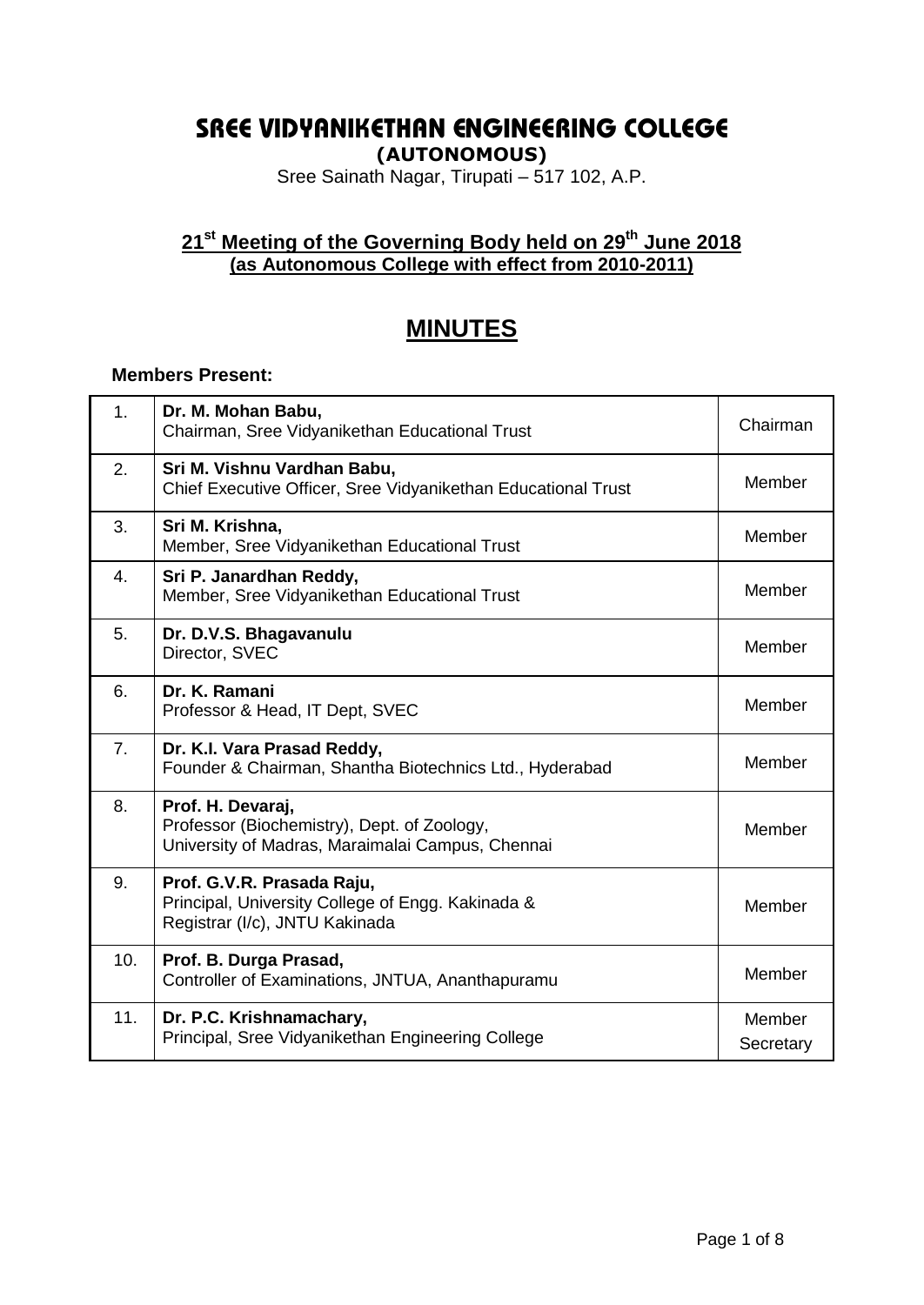The Chairman, Governing Body Dr. M. Mohan Babu has extended his heartfelt welcome.

## **1.0 Action Taken Report on Minutes of 20th Governing Body Meeting held on 06th January, 2018.**

Principal apprised the members that the  $20<sup>th</sup>$  meeting of the Governing Body was held on 06-01-2018. In accordance with the resolutions made, meetings of the following bodies were held:

- $\checkmark$  Boards of Studies
- $\checkmark$  Academic Council
- $\checkmark$  Finance Committee, and
- $\checkmark$  Other Committees

Members resolved that the Action Taken Report be recorded.

#### **2.0 Report of the Principal for the academic year 2017-2018**

#### **2.1 Admissions**

Members of Governing Body congratulated the Management and the Principal on admitting students against for almost all the sanctioned intake in Diploma, B.Tech, M.Tech and MCA courses for the academic year 2017-2018.

Appreciations were bestowed for admitting 13 foreign students into B.Tech Courses under supernumerary seats for PIO.

Efforts taken to establish global linkages for International Students Affairs were noted.

#### **2.2 Academic Performance of students**

The members congratulated the Management and the teaching faculty on achieving excellent results in B.Tech, M.Tech and MCA courses.

Institutional Endowment Gold medals presented to the toppers were appreciated by the Members.

The members suggested that various student activities may be continued and new student chapters & clubs be established.

#### **2.3 Co-curricular Activities**

The members noted the Expert Lectures, and Guest Lectures, organized; Add-on Courses provided; and III Cell activities and recommended that the practice be continued.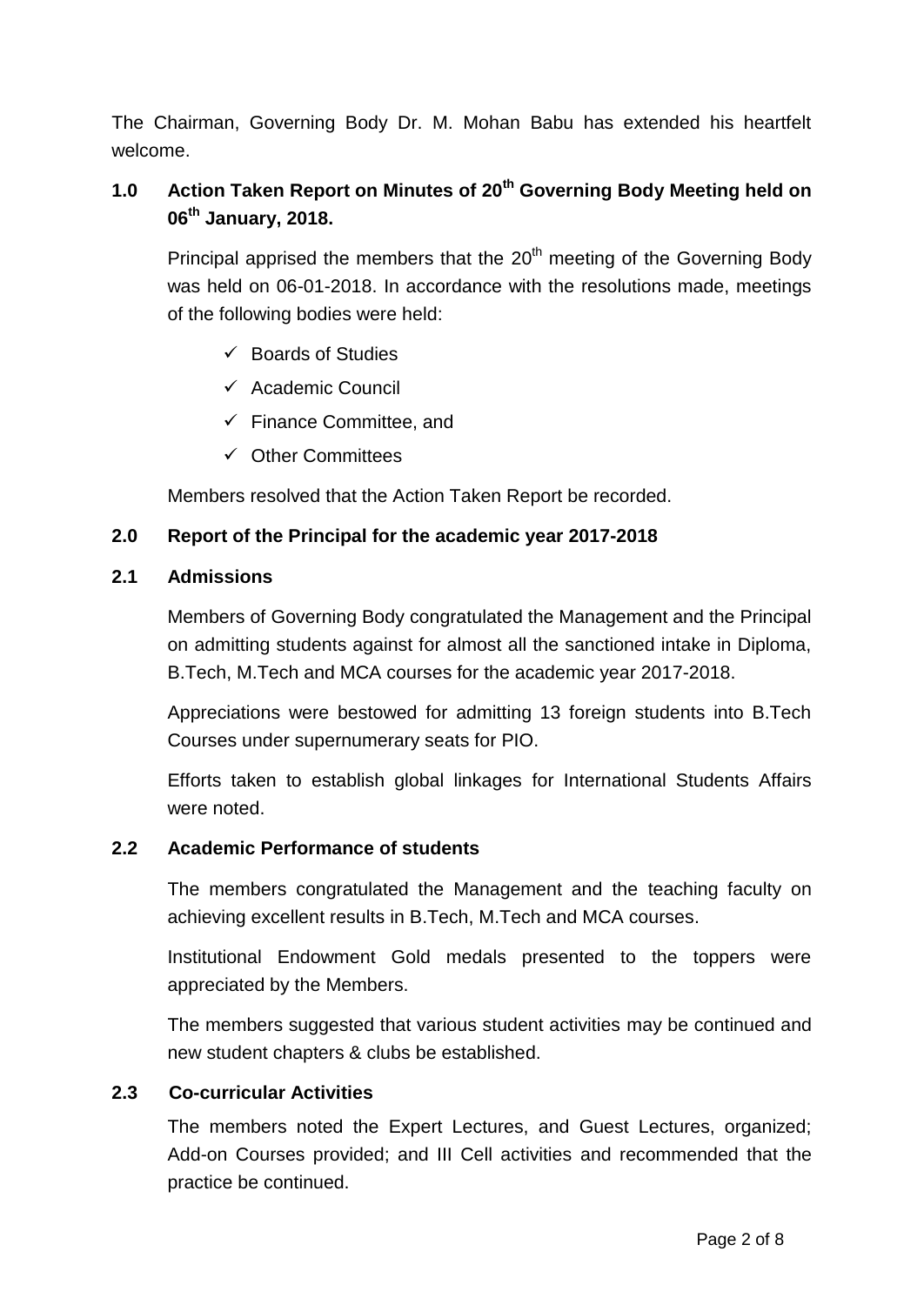#### **2.4 Extra-curricular Activities**

The members noted the regular and special camps organized by NSS, extension activities of the technical associations and commended the participation of students in Sports and Games at College/ JNTUA/State/National level.

#### **2.5 Special Events**

The members suggested that the College may continue to organise and celebrate special events on regular basis.

#### **2.6 Outreach Activities**

The members appreciated the inclination of the College towards serving the society through awareness camps and digital literacy programmes.

#### **2.7 Important Events**

The members noted that many experts from Academia, and Industry addressed the members of faculty, students and staff.

#### **2.8 Student Support**

Members expressed their satisfaction on the financial support and assistance extended to the students through:

- Tuition Fee reimbursement from Welfare Departments
- Fee Concessions and Financial Support by SVET
- PG Scholarships
- Ph.D Research Scholars Stipend

 The members suggested that management should be in continuous communication with the officials of Welfare Departments to get the remaining tuition fee reimbursement for the academic year 2017-18.

Members appreciated the efforts of the College Management and the Principal for training students, conducting seminars and interactive sessions on higher education opportunities and for providing placements for 724 students of 2018 passed out batch.

The members advised that the same approach may be adopted in future to improve students' placements and entrepreneurship Development activities.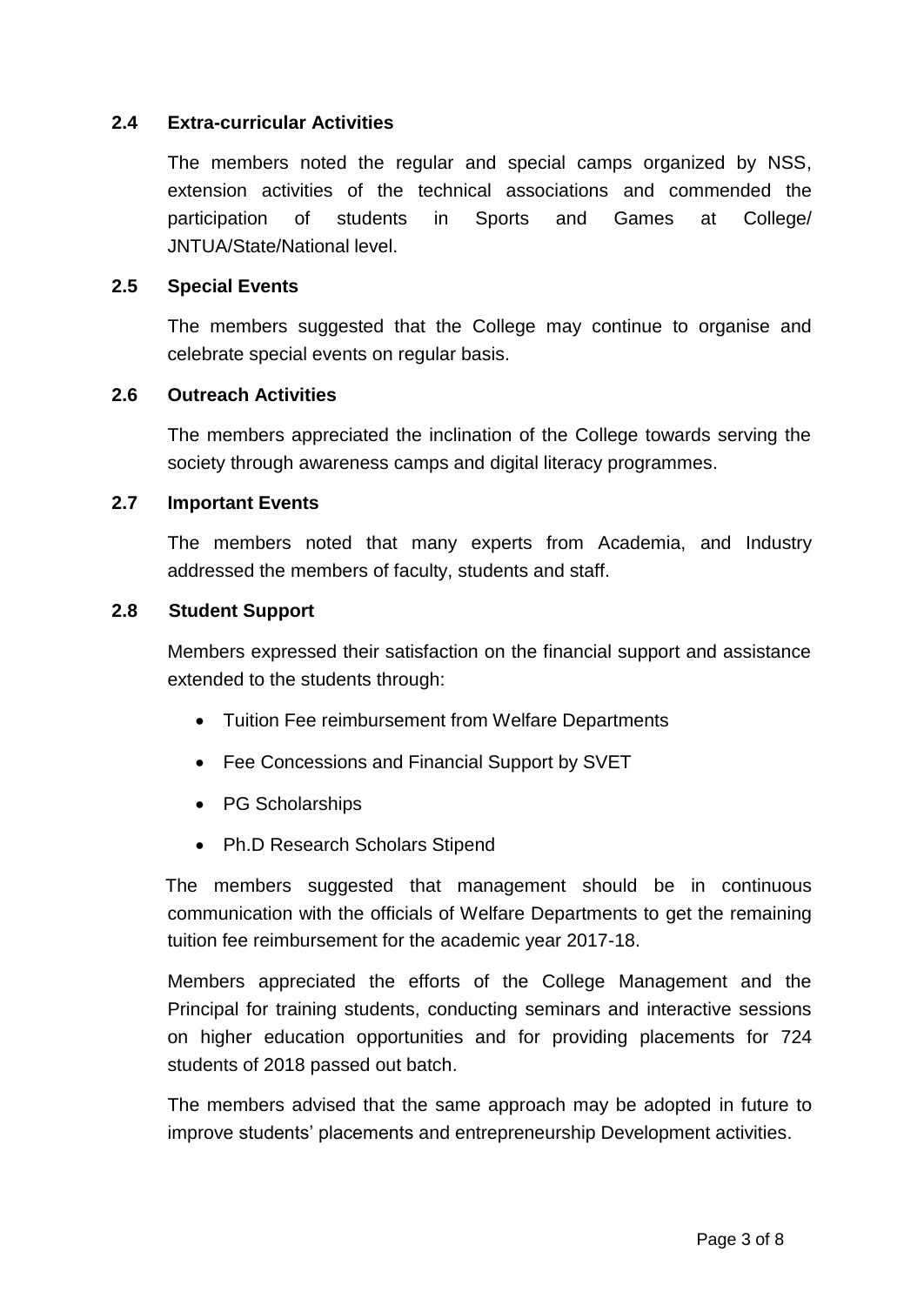### **2.9 Faculty Support**

Resolved that the existing encouragement / support / incentives to the faculty members may be continued:

- to attend Seminars/Workshops/ Refresher Courses
- to present papers in the Conferences
- to publish Research Papers in Journals
- to publish Technical Books
- $\blacksquare$  for the results achieved in the subject(s) taught
- **Fig. 5 For Qualification Upgradation**

#### **3.0 Research**

Activities undertaken by the following research laboratories/Committees/ Projects and the research activities carried out in the Institution were appreciated by the members:

- National MEMS Design Centre (NMDC)
- **Atmospheric Research Laboratory**
- **DST-FIST Project**
- **ISRO-RESPOND Project**
- Research Advisory Committees
- Research Clusters
- **Research Centres /Labs sanctioned by SVET**

The members noted the efforts taken to submit research proposals for funds from various funding agencies for research projects and for AICTE MODROBS/FDPs/Seminars.

#### **4.0 Library**

The members congratulated the Management on enhancing the Library with the state-of-the-art facilities and Open Source Software - KOHA.

#### **5.0 TEQIP**

Members applauded the Management, the Principal, TEQIP-II Institutional team members, Dean, HoDs, Faculty, Staff and Students of the Institution on successful implementation of 'Technical Education Quality Improvement Program' (TEQIP-II) under Sub Component 1.1 (Strengthening Institutions to improve learning outcomes and employability of graduates).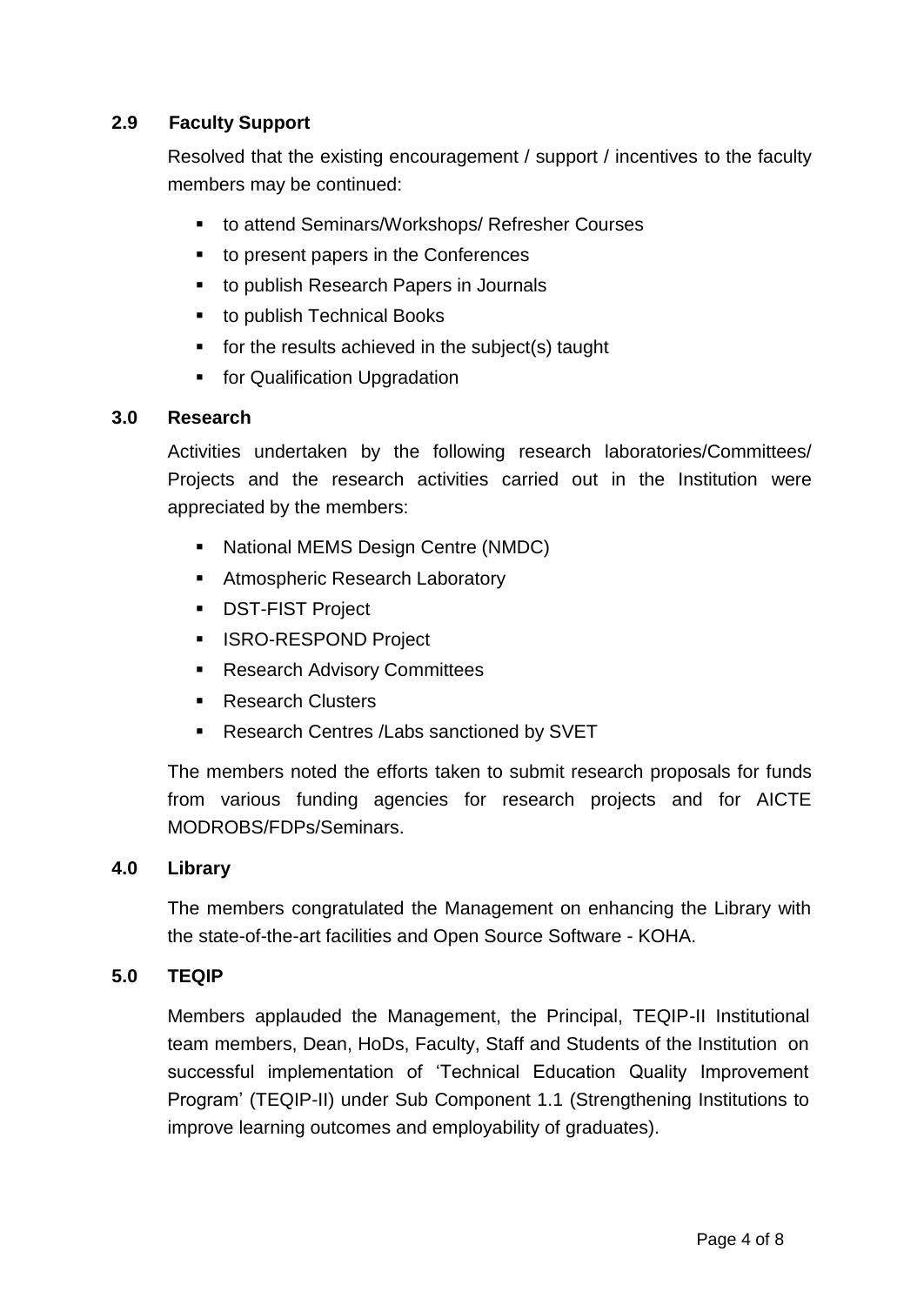The members also noted that a total sum of Rs. 613.81 Lakhs was utilized during the entire TEQIP-II project period.

The members suggested that the best practices initiated under TEQIP – II may be continued.

#### **6.0 Ratifications:**

#### **The members ratified the following;**

#### **6.1 TEQIP:**

- 1. Consolidated Audit Report for FY 2016-17 and 4 months grace period  $(1<sup>st</sup>$  April, 2017 to 31<sup>st</sup> July, 2017) was received from M/s. Sagar Associates on 25<sup>th</sup> July, 2017.
- 2. FMR, Bank Reconciliation Statement and Activity-wise expenditure statement for the month of June and July 2017 to SPFU, AP on 19<sup>th</sup> August, 2017.
- 3. Details of Four funds of the College to SPFU, AP on 3<sup>rd</sup> July, 2017.
- 4. Internal Audit reports for the period 2016-17 and for the period 1<sup>st</sup> April to 30<sup>th</sup> July, 2017 received from M/s. Ramamurthy & Co.
- 5. Statutory Audit Reports for the period 2016-17 and for the period  $1<sup>st</sup>$  April to 30<sup>th</sup> July, 2017 received from M/s. Sagar & Associates.
- 6. 'Statement of Expenditure' through utilization certificate submitted to SPFU, AP & NPIU.
- 7. 'Stamped Receipt' regarding the receipt of final Installment received from SPFU, AP on 19<sup>th</sup> August, 2017, as per the instructions of SPFU, AP.
- 8. 'Status of Fund Release' of the College submitted to SPFU, AP and NPIU.
- 9. Details of pending payments in TEQIP-II of the College submitted to SPFU, AP and NPIU on 24<sup>th</sup> November.
- 10.'Re-appropriation' of TEQIP-II fund utilization and action plan for 'Utilization of Four Funds' by the BoG.

#### .**6.2 Recommendations of the Academic Council**

The Governing Body ratified the following recommendations of the Academic Council meeting held on 30<sup>th</sup> May, 2018:

 Implementation of AICTE Model Curriculum-2018 from Academic Year 2019-20.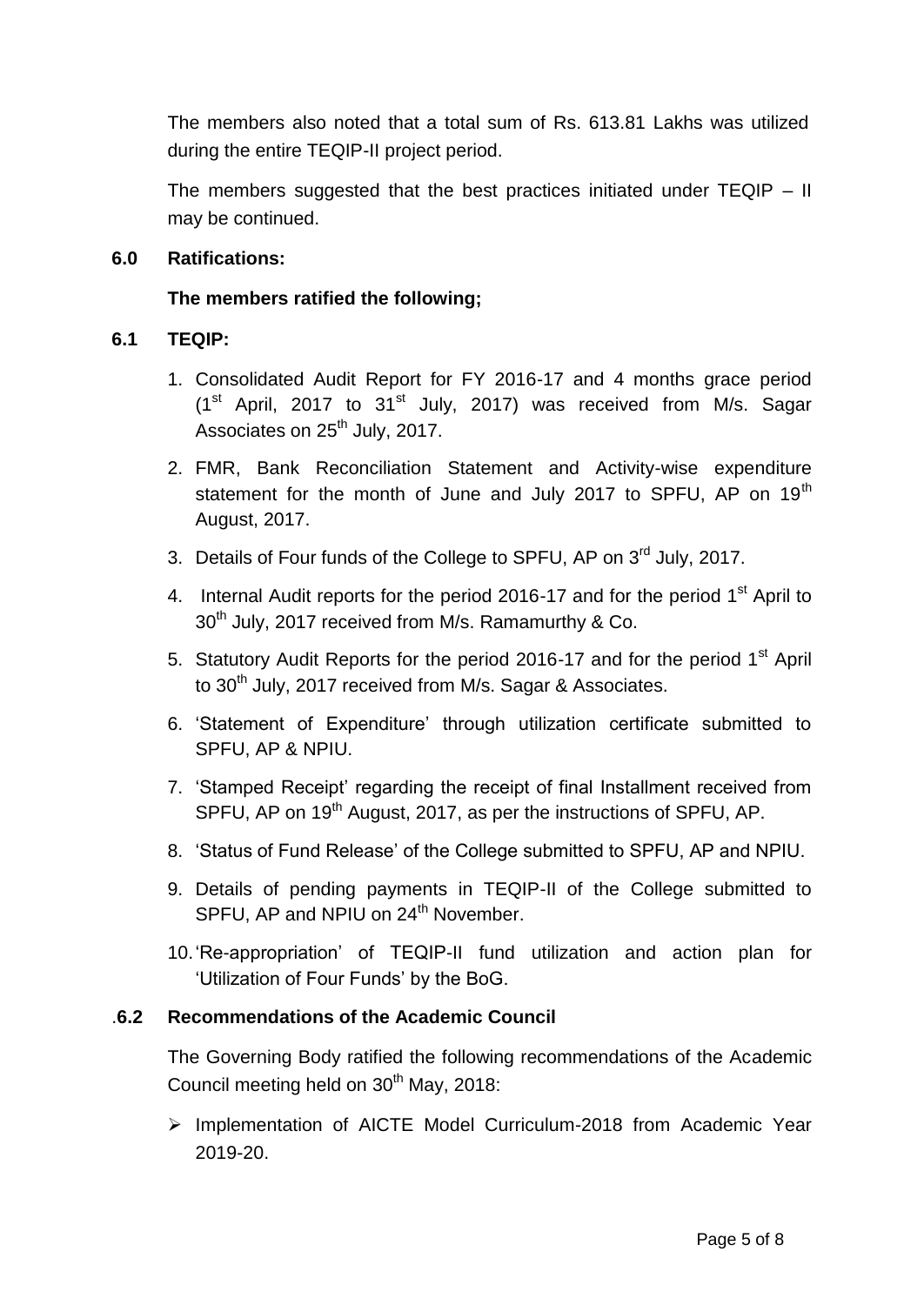- $\triangleright$  Implementation of Induction training for I B. Tech Students joining in 2018.
- $\triangleright$  Nomination of experts and alumni in Board of Studies for 2018-2020.
- Academic calendars for 2018- 2019 for II, III & IV Year B. Tech, II Year M. Tech. and II & III year MCA.
- Implementation of the Academic Calendars for I Year B.Tech, I Year M.Tech, and I Year MCA as and when dates for admissions for these courses are notified.
- Governing Body accorded approval to the recommendation of Academic Council concerning Mr. D. Abhilash Babu. Additionally, one extra chance to B.Tech Regular students admitted in Academic Year 2010-2011and B.Tech Lateral entry students admitted in Academic Year 2011-12 was granted to clear pending subjects by 2018-19.

#### **6.3 Recommendations of the Finance Committee**

The members of Governing Body approved the following recommendations:

- (i) Budget estimates for the College for the Academic Year 2018-2019.
- (ii) Fee details for the Academic Year 2018-19.
- (iii) Revised rates of examination fee and remuneration for conduct of examinations

#### **6.4 Internal Quality Assurance Cell (IQAC)**

The members approved:

- (i) AQAR for 2017-2018
- (ii) IQAC Annual Report for 2017-2018

#### **6.5 Appointments**

The members ratified:

- (i) Appointment of the Director/Deans/Heads of Department.
- (ii) Appointment of faculty members and non-teaching staff.

#### **7.0 Proposals**

The members noted the following proposals submitted by the Institution:

▶ Proposed dates for NAAC Peer Team Visit:

- 1. 05-07-2018 & 06-07-2018
- 2. 10-07-2018 & 11-07-2018
- 3. 13-07-2018 & 14-07-2018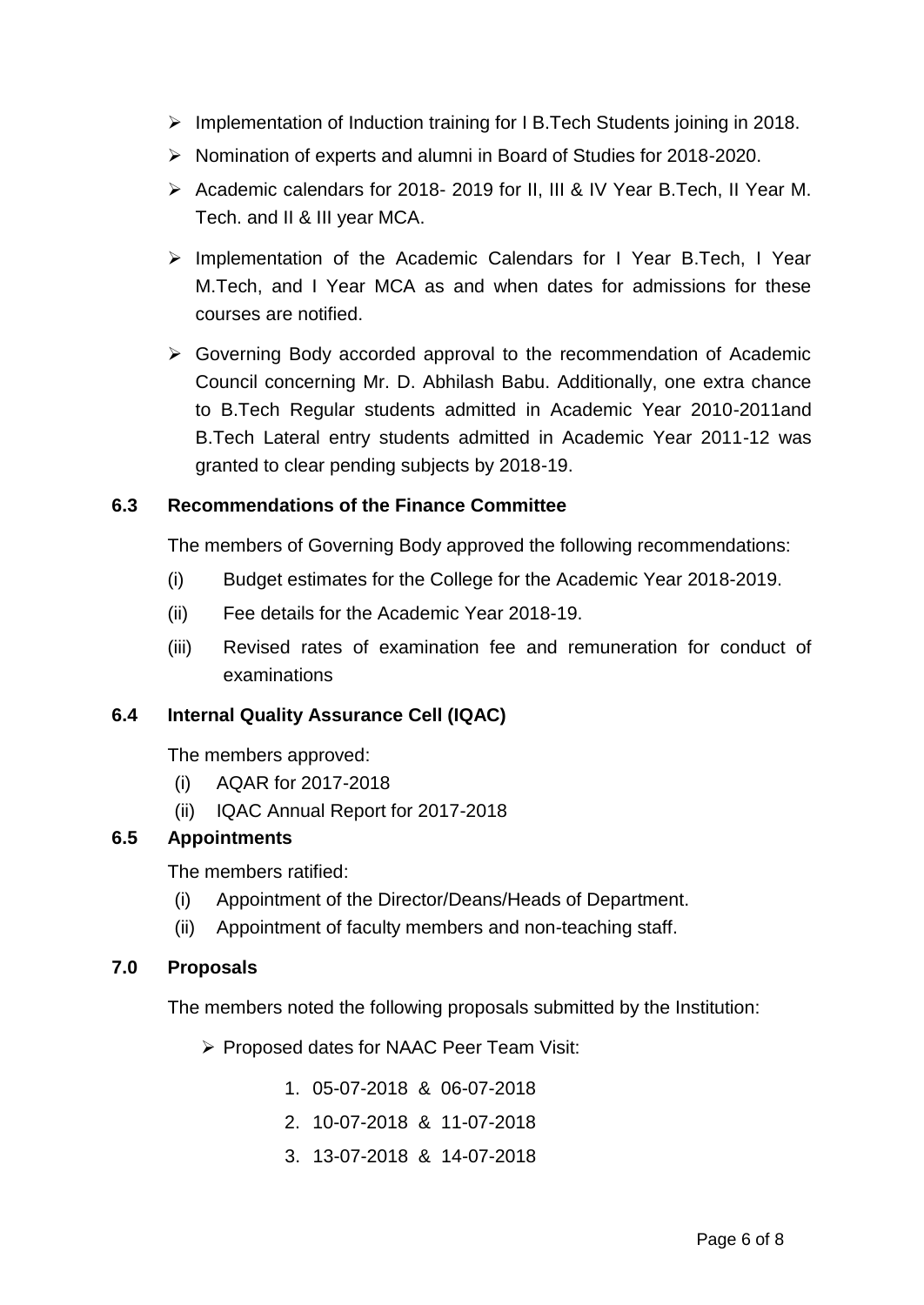- $\triangleright$  Approvals accorded by AICTE, New Delhi, for the academic year 2018-19 for Extension of Approval for the Existing Programmes and introduction/continuation of supernumerary seats for PIO/Foreign Nationals.
- $\triangleright$  Submission of about 18 proposals under AICTE Quality Improvement Schemes (AQIS) to AICTE, New Delhi in 2017-18.
- $\triangleright$  Hosting Indian Cyber Congress (25<sup>th</sup>-26<sup>th</sup> August, 2018) in collaboration with National Cyber Safety and Security Standard (NCSSS).
- $\triangleright$  Institutional Strategic Plan Implementation and Monitoring Report (2017-18)

#### **8.0 Achievements**

The members expressed appreciations on the following achievements during the academic year 2017-18:

- Re-accreditation of following 3 UG Programmes with effect from 01.07.2017:
	- B.Tech Computer Science and Engineering
	- B.Tech Electronics and Communication Engineering
	- B.Tech Information Technology
- $\triangleright$  Bagging 24 Prathibha Awards bestowed to meritorious students in B.Tech, M.Tech, and Diploma by the Government of Andhra Pradesh.
- Attaining Platinum Status in AICTE-CII (Confederation of Indian Industry) Survey.
- $\triangleright$  Signing MoUs with the following industries to have enhanced Industry Interaction:
	- BSCPL Infrastructure Ltd., Hyderabad
	- Maccaferri Environmental Solutions Pvt. Ltd., Gurgaon
	- nVipani Technology Solutions Pvt. Ltd., Bengaluru
	- Amplify Cleantech Solutions Pvt. Ltd., Bengaluru
- $\triangleright$  Selected for the 2<sup>nd</sup> time as an Institute under PMKVY for Technical Institutions of AICTE (PMKVY-TI) to offer engineering Skills training to unemployed youth.
- $\triangleright$  Identified as CM's Skill Excellence Centers (CMSEC) and setting up two labs: Computing lab and Design, 3D Automation & Simulation labs.
- Sanctioned Centers of Excellence and recognized as Zonal Lead Partnership in Artificial Intelligence/Deep Learning by Bennett University, Noida.
- ▶ Nomination of Dr. K. Ramani, Professor & Head, Dept. of IT as a member of Governing Body for a period of two years.